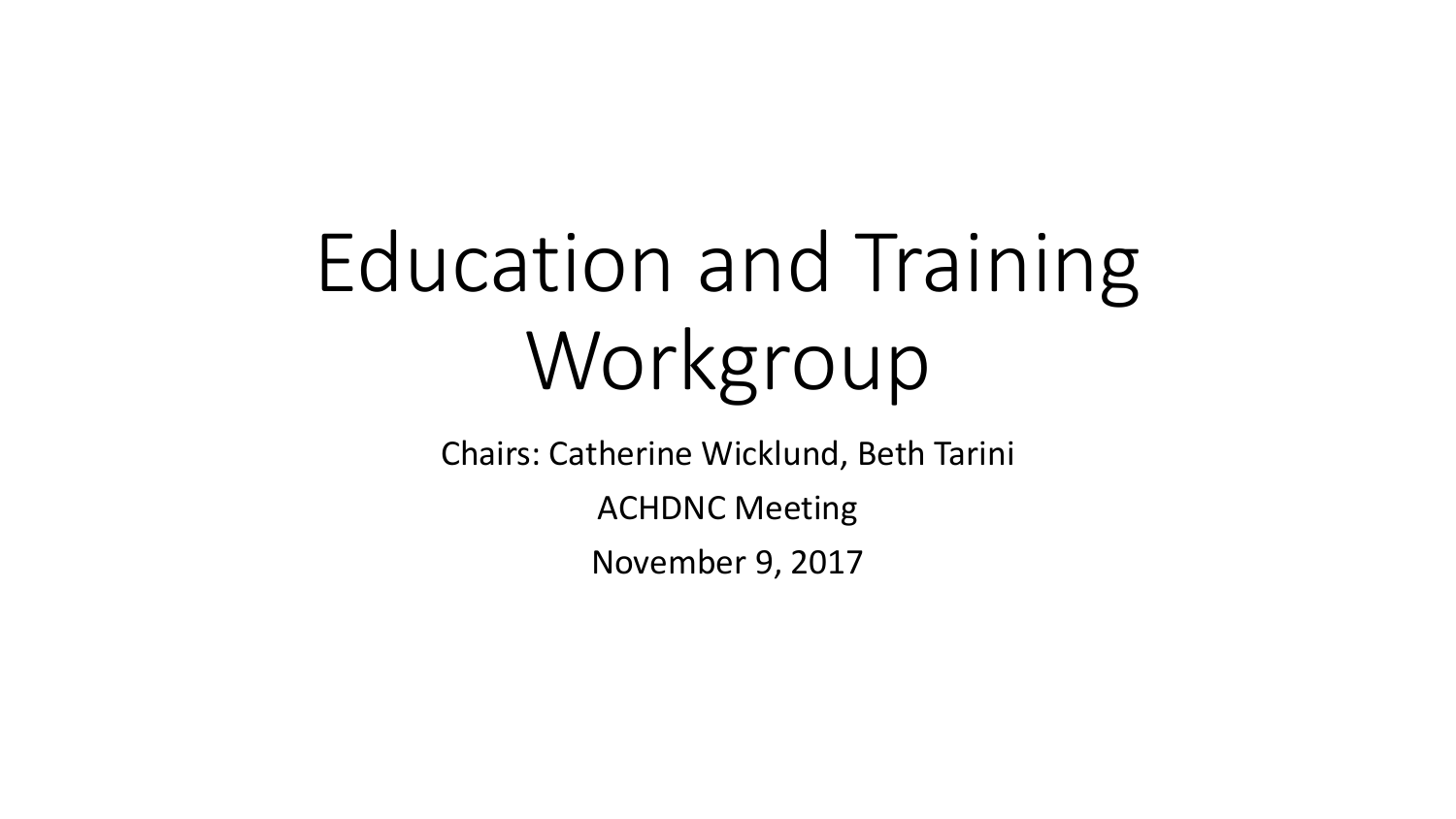# NBS Education Planning Guide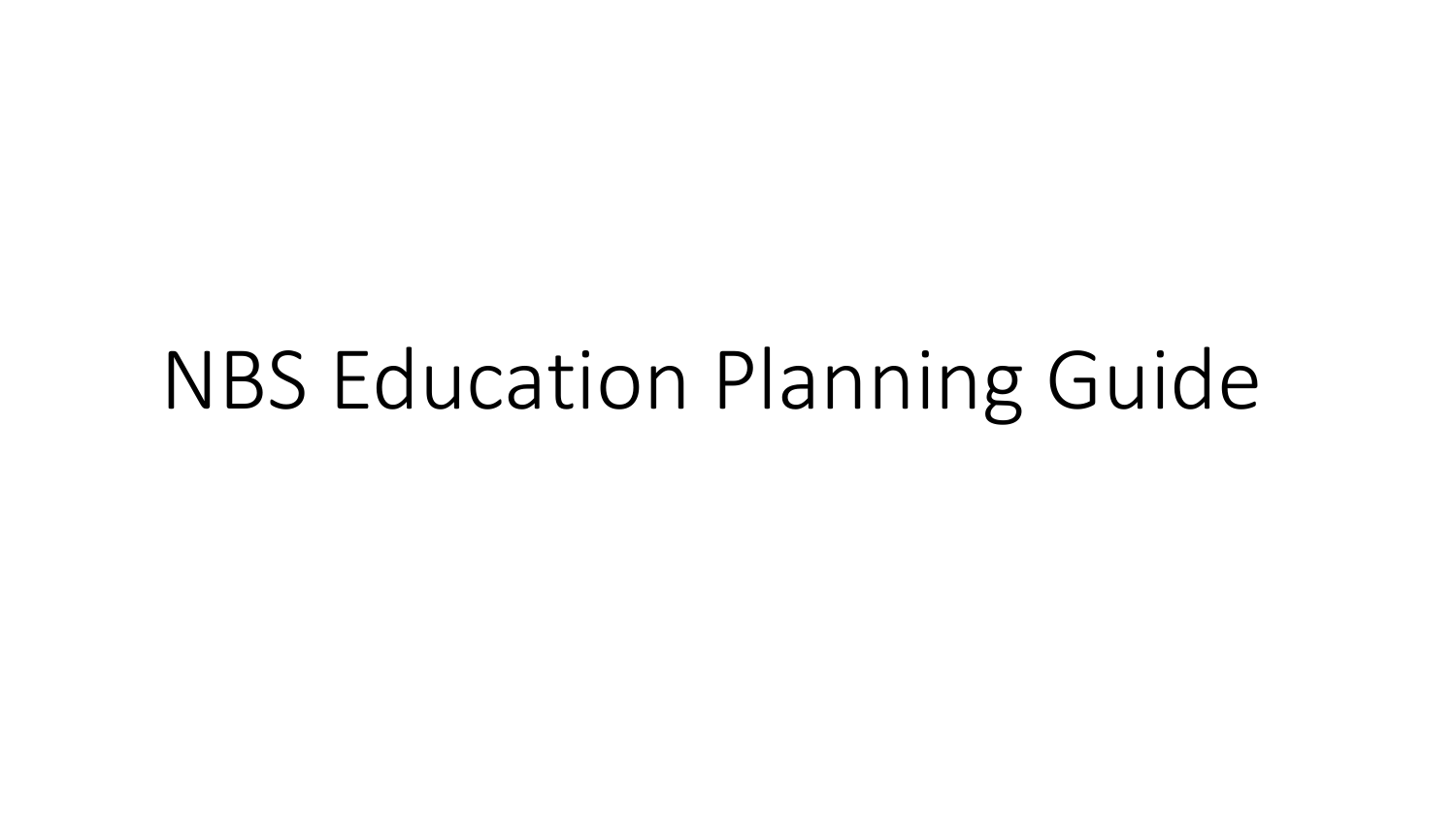# Need, Purpose, and Scope:

**Need:** NBS stakeholders need access to appropriate, accurate, and informative educational resources that meet their range of educational needs.

**Purpose:** Create a Newborn Screening Educational Planning Guide that can be used by newborn screening programs to develop and improve NBS educational resources.

**Scope:** Identify important NBS content areas to consider including in relevant stakeholder group educational materials.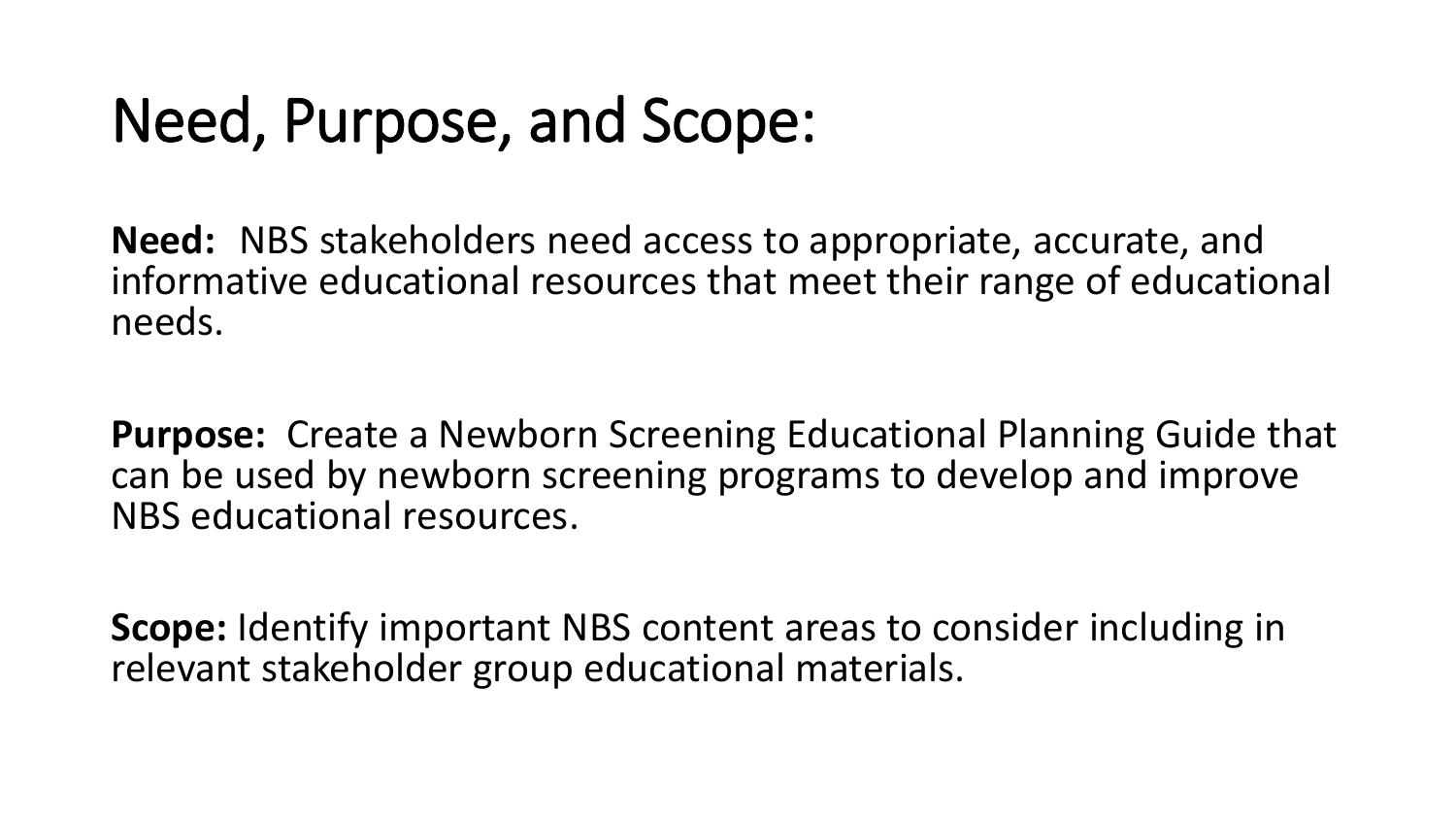#### Document creation and review

Design of Educational Resources based on work by RW Tyler (Tyler, R. W. (1949). *Basic principles of curriculum and instruction*. Chicago: University of Chicago Press) Educational planning tool that can be used by a range of NBS stakeholders E&T Workgroup, relevant NBS stakeholders, ACHDNC **Model Used: Goal: Review Process:**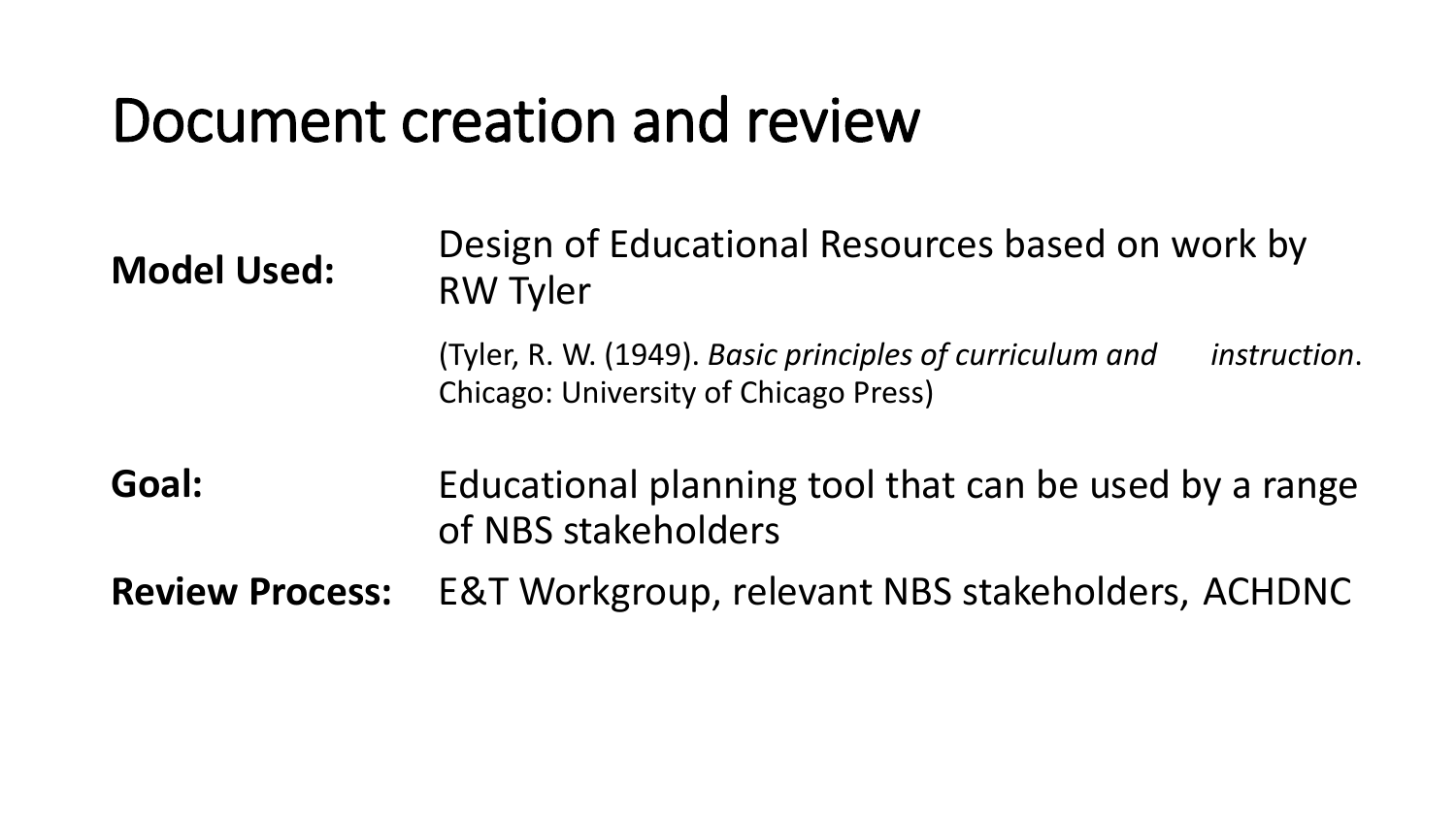**Potential Dissemination Strategies (after posting on HRSA website):**

- 1) NBS program listserves
- 2) Professional organizations: AAP, ACMG, NSGC, SOPHE, Regional **Genetics**
- 3) National Conferences: APHL NBS Symposium
- 4) Webinars
- 5) Academic publication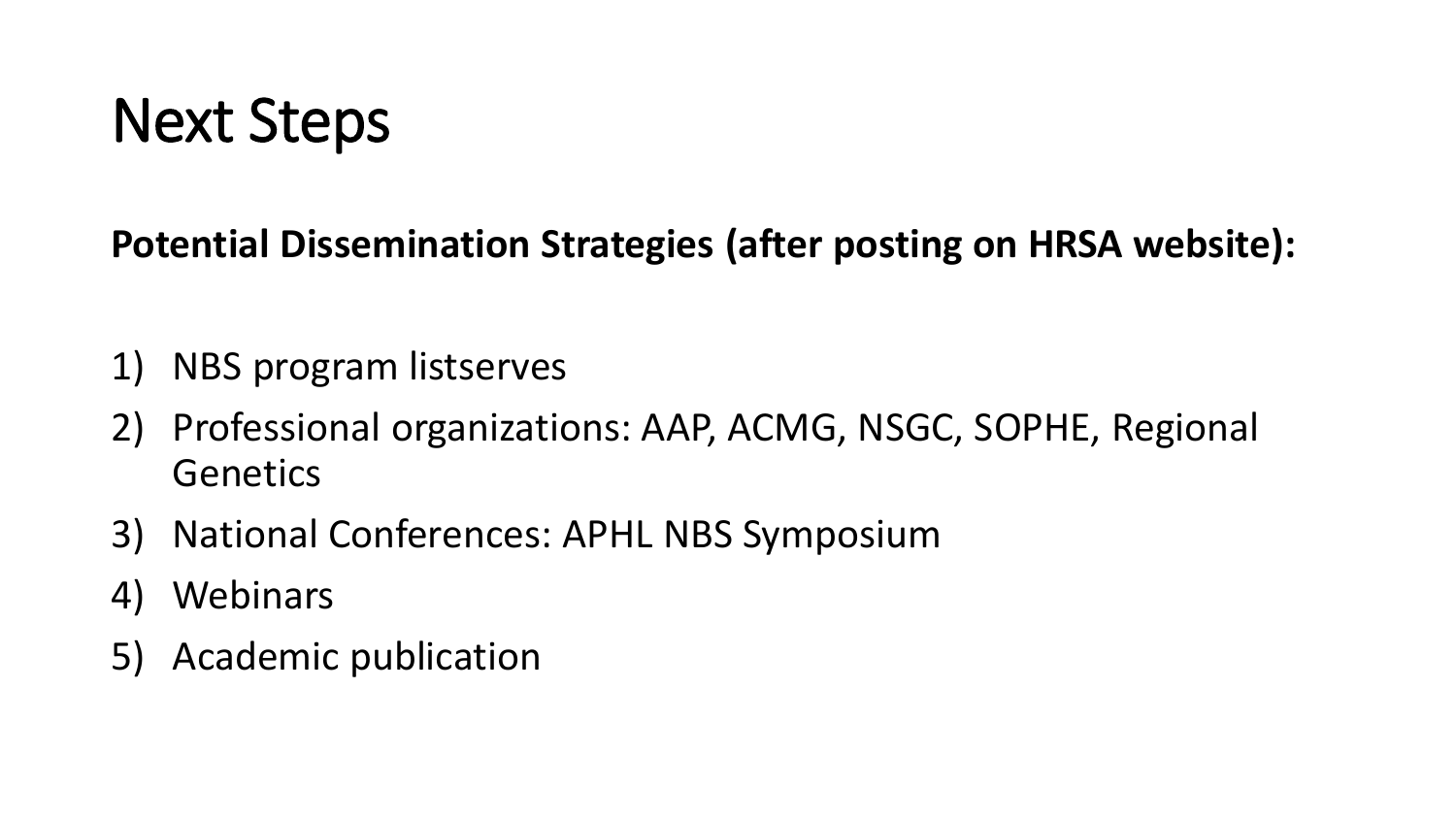**For Committee Members**

- 1) Review document and provide comments back to Education & Training workgroup
- 2) Anticipated committee approval of document content at February 2018 or May 2018 meeting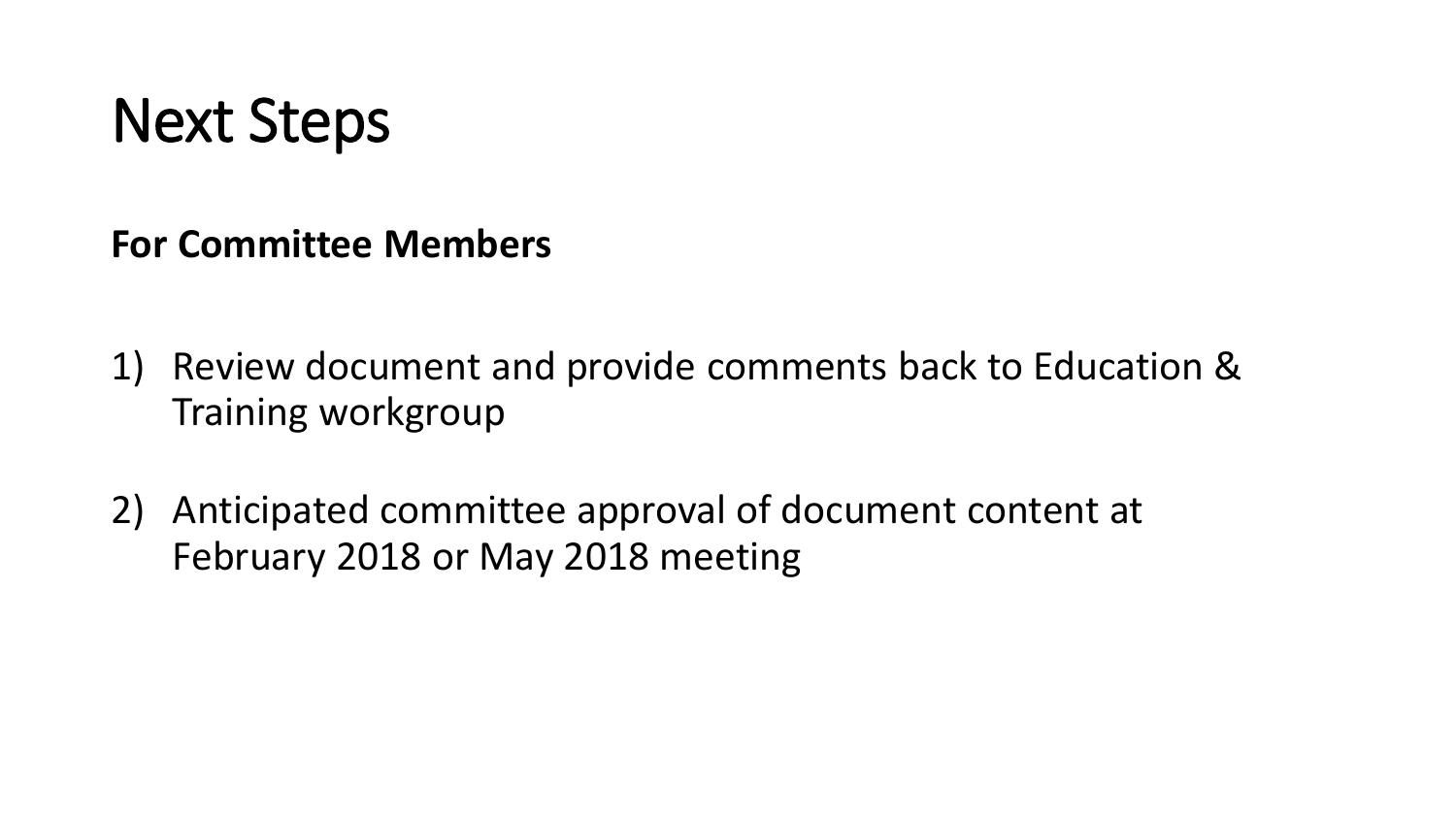Abnormal NBS Result Communication Guide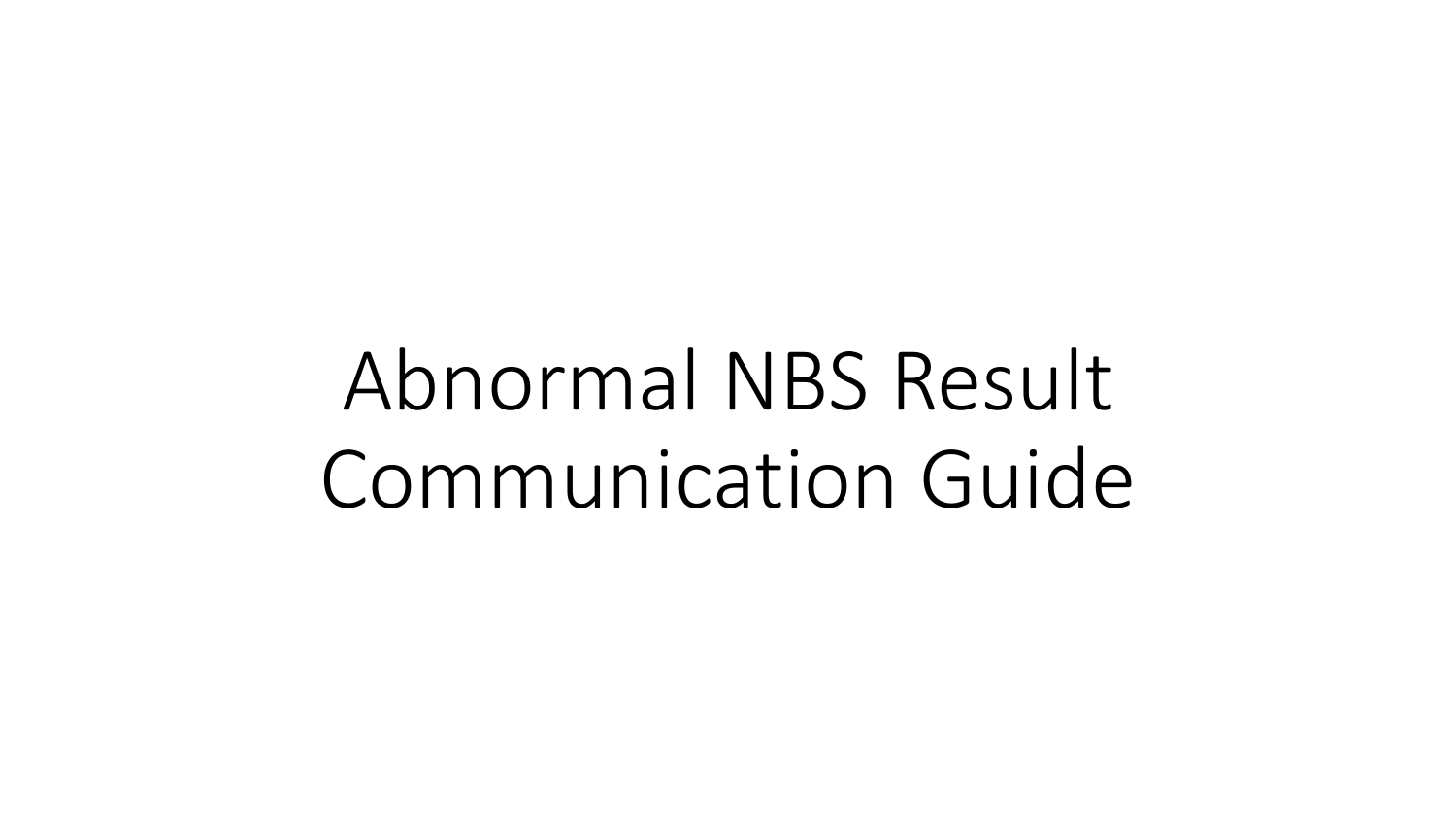# Need, Purpose, and Scope:

- **Need:** Arose from focus group work done by Natasha Bonhomme<br>and Dr. Carol Greene as well as anecdotal evidence from<br>families
- **Purpose:** To provide guidance to primary care providers in helping<br>frame the initial discussion with parents about abnormal<br>NBS results
- **Scope:** Provide guidance on points of discussion *outside of result- specific information*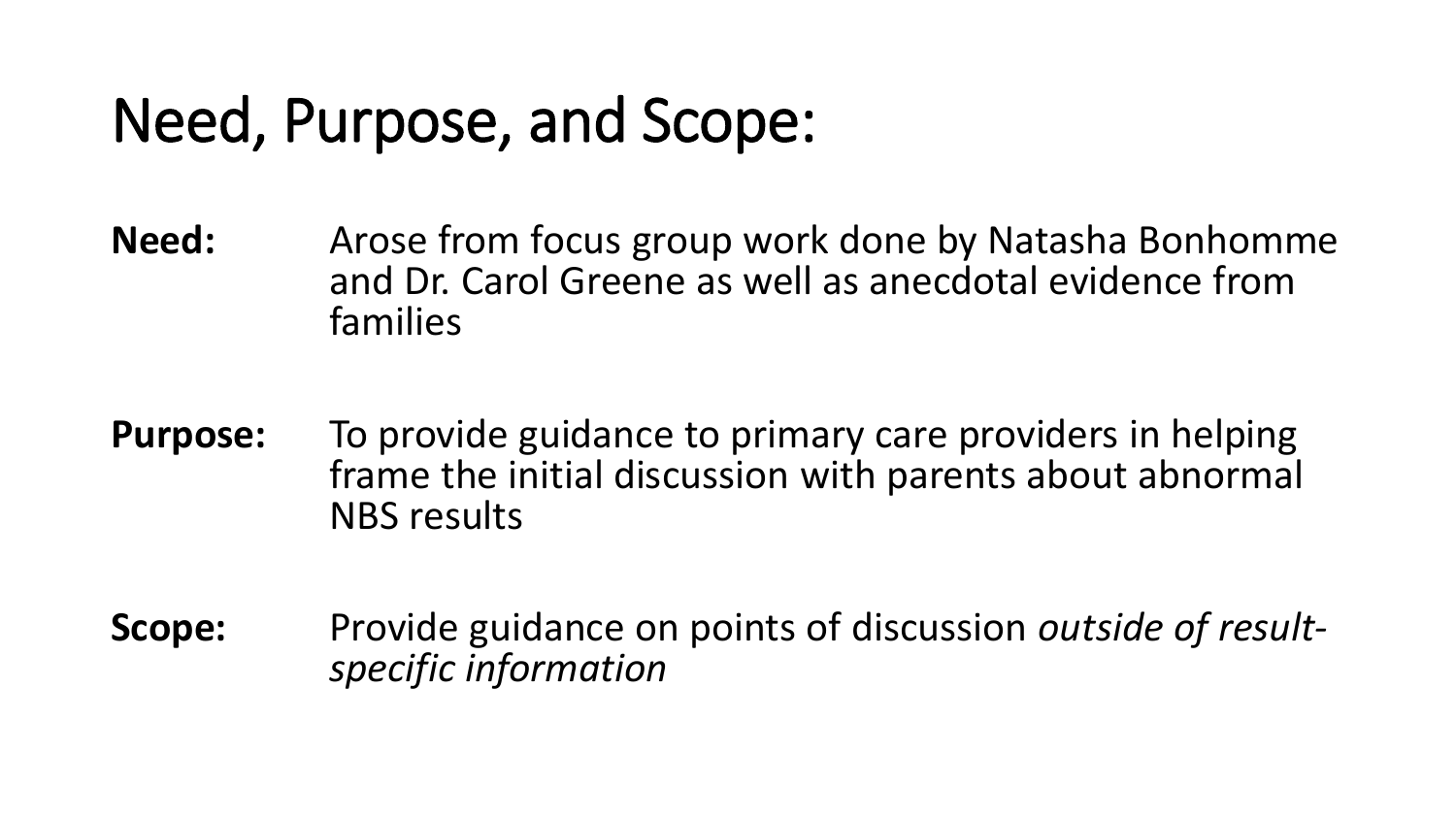#### Document creation and review

- Rooted in oncology literature and genetic counseling **Model Used:** SPIKES model for delivering high-anxiety news Modified to be called 'SCREEN' for this purpose
- **Goal:** One-page document that provides basic guidance
- Review Process: Baby's First Test staff; primary care providers; genetic counselors; communication expert; and Education & Training workgroup members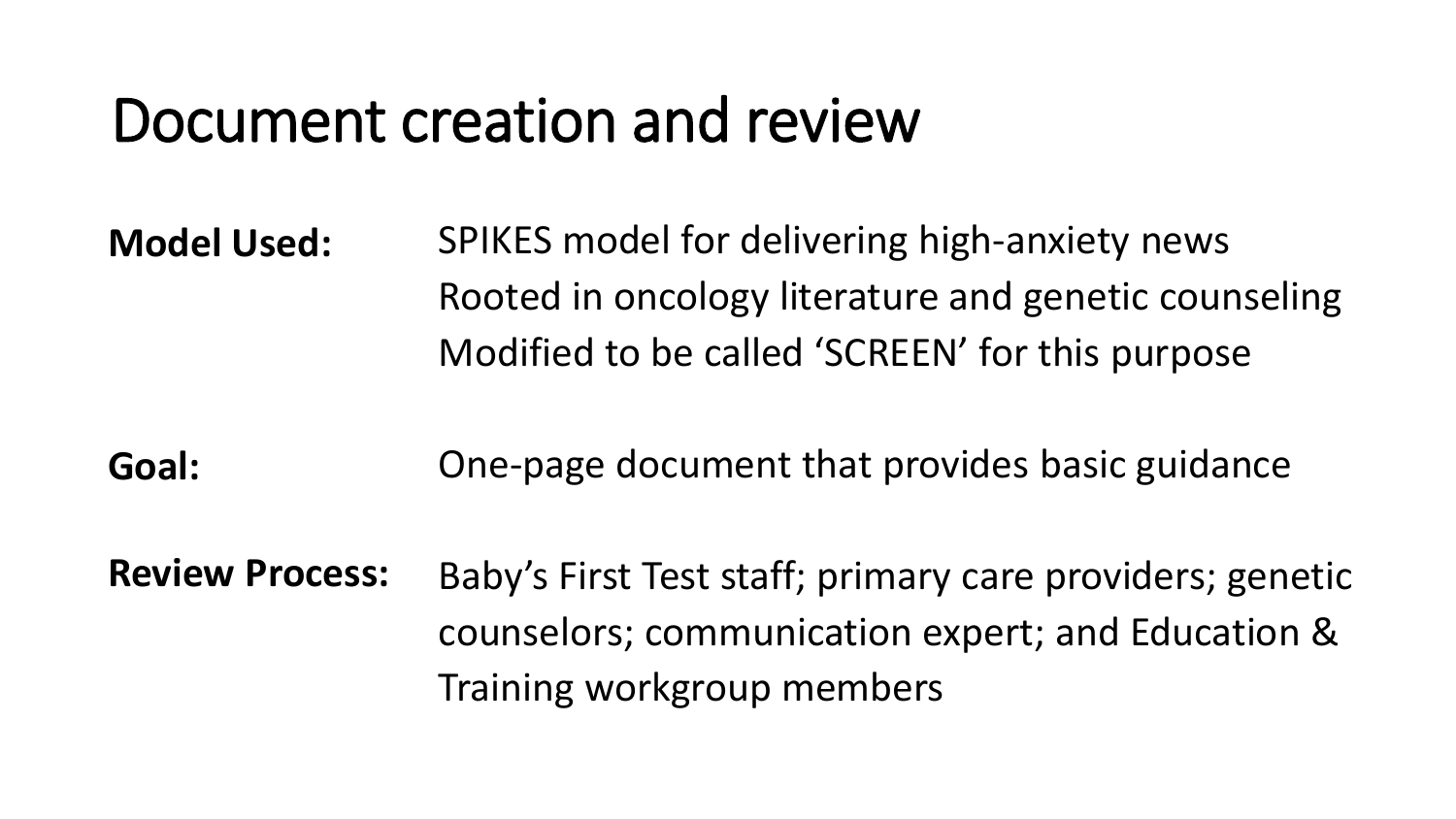**Potential Dissemination Strategies:**

- 1) Provide content to states for inclusion with abnormal result notification package
- 2) Provide content to ACMG for inclusion in ACT Sheets (as 'pre-ACT' sheet)
- 3) Provide content on NBS education sites
- 4) Consider development of AAP Maintenance of Certification (MOC) module and/or endorsement by AAP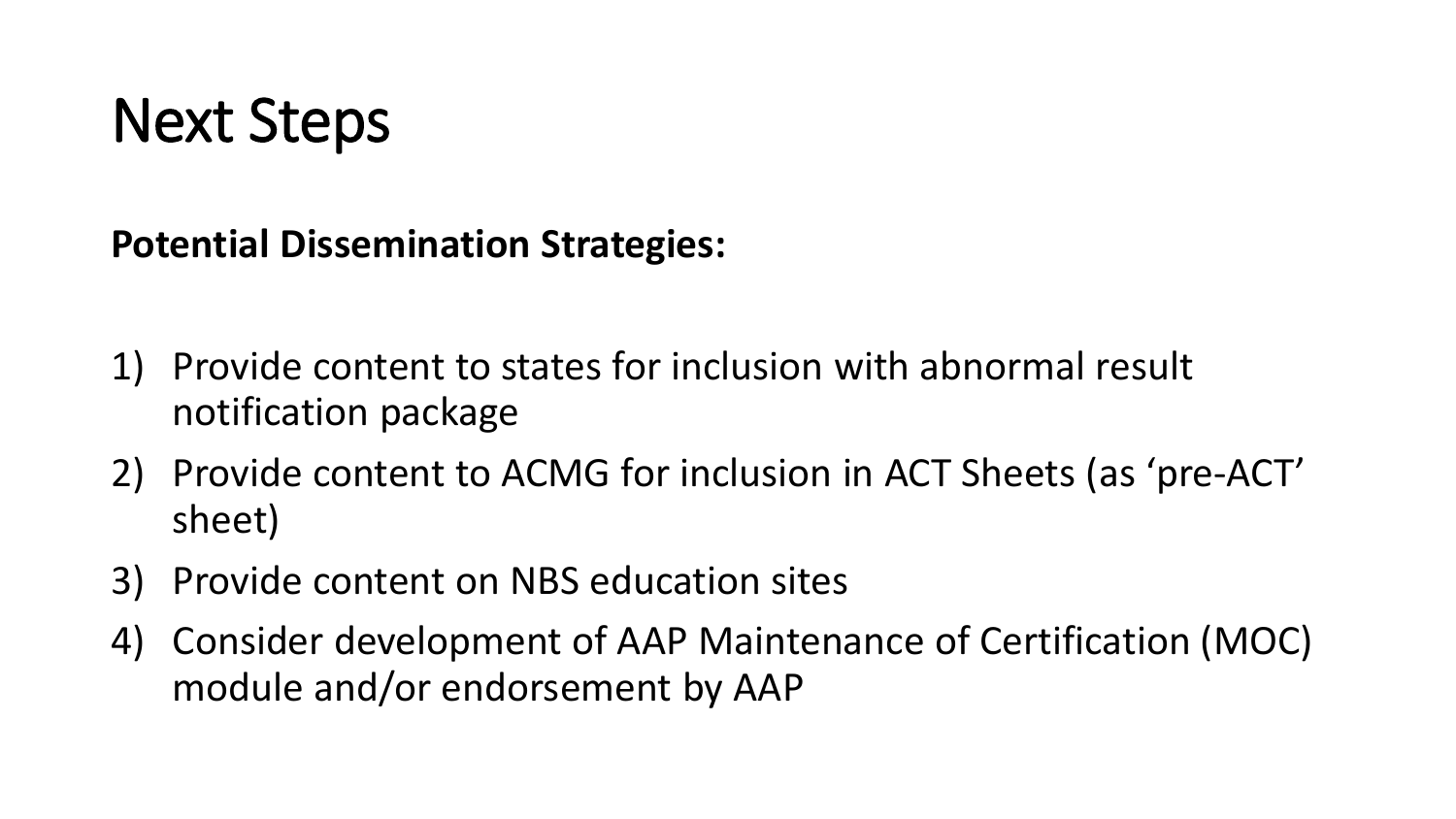**For Committee Members**

- 1) Review document and provide comments back to Education & Training workgroup
- 2) Anticipated committee approval of document content at February meeting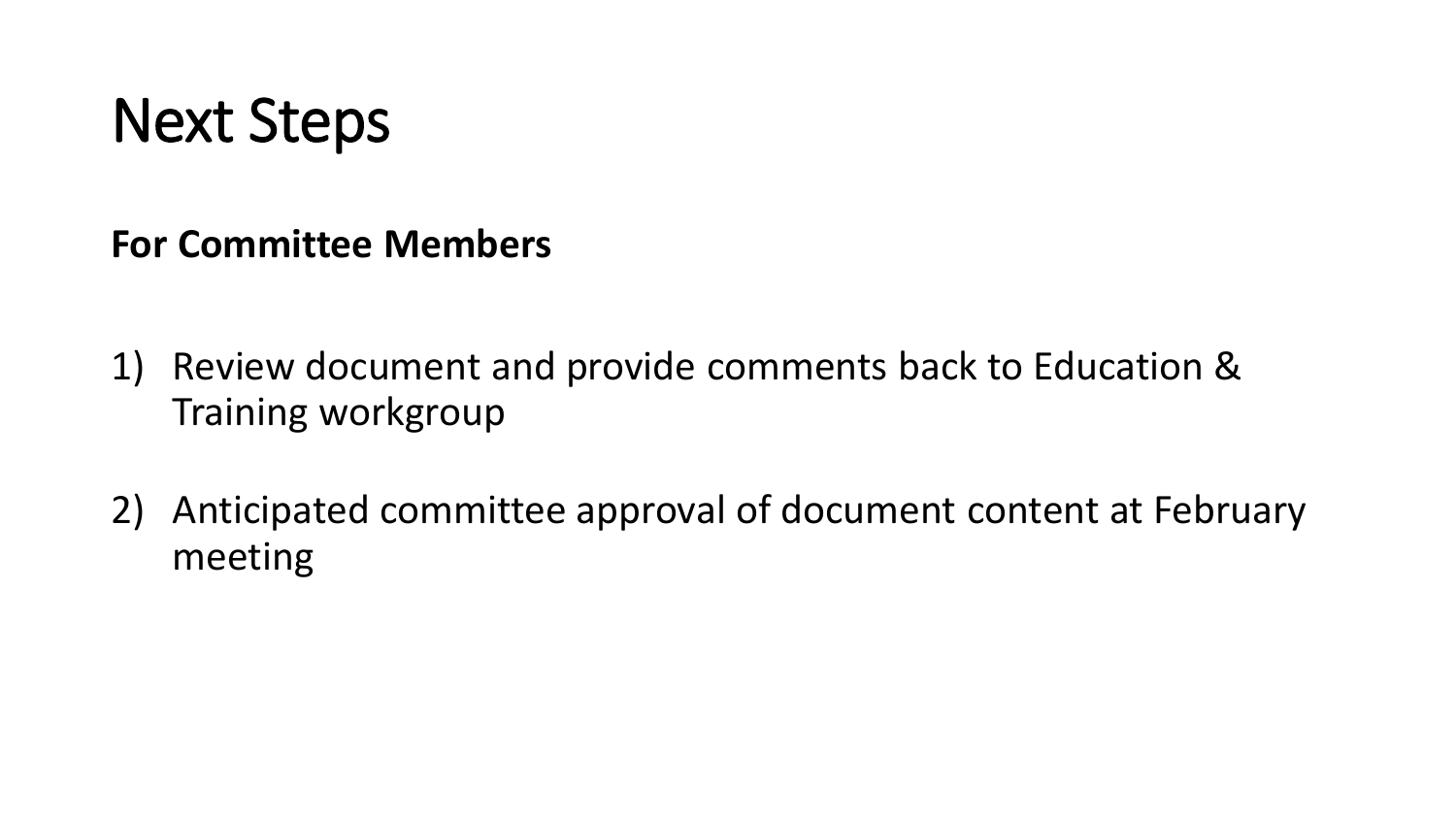Future Project Ideas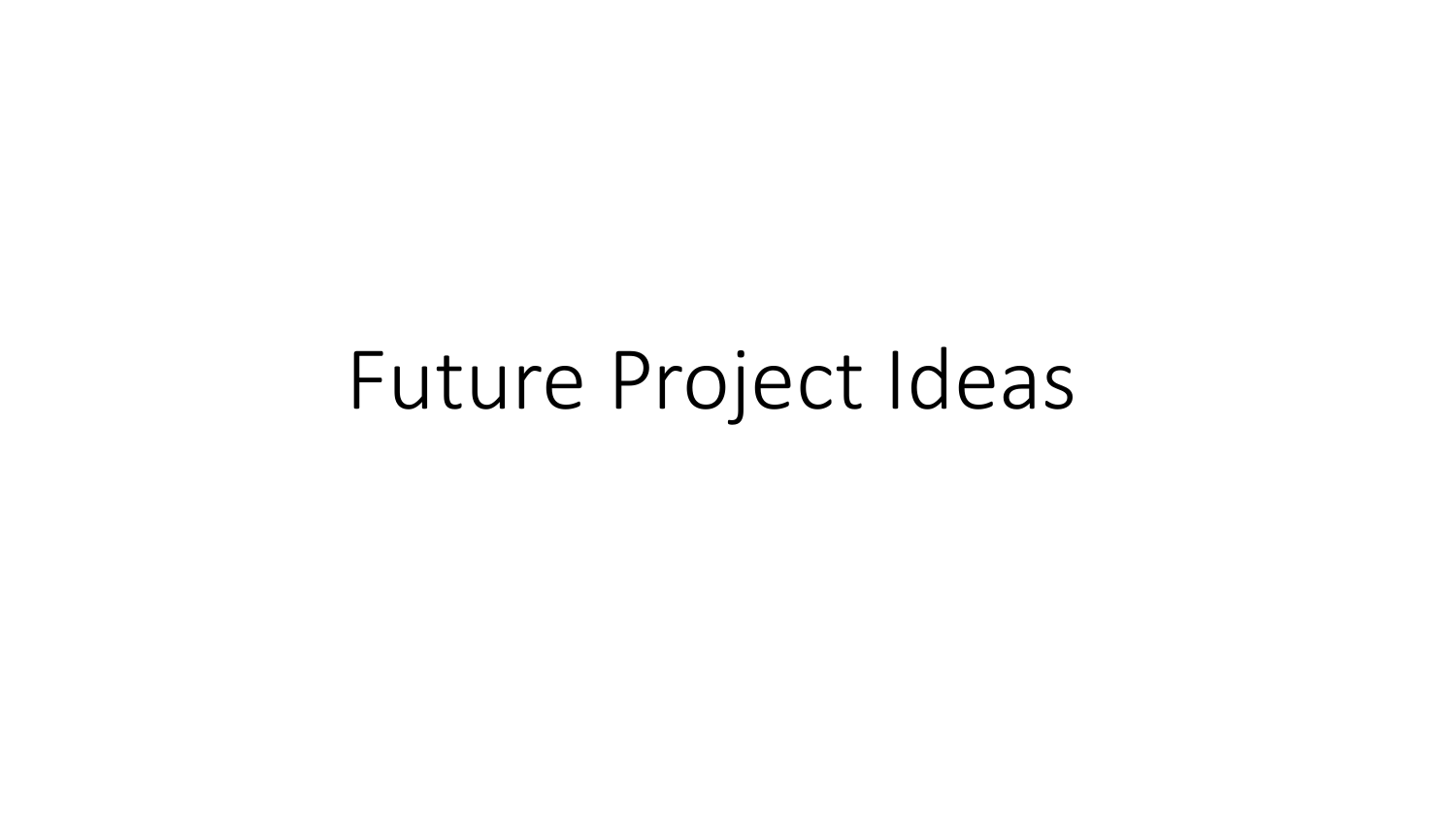# Request from Committee

- Relative importance of issues presented
- Additional input on potential strategies
- Other ideas